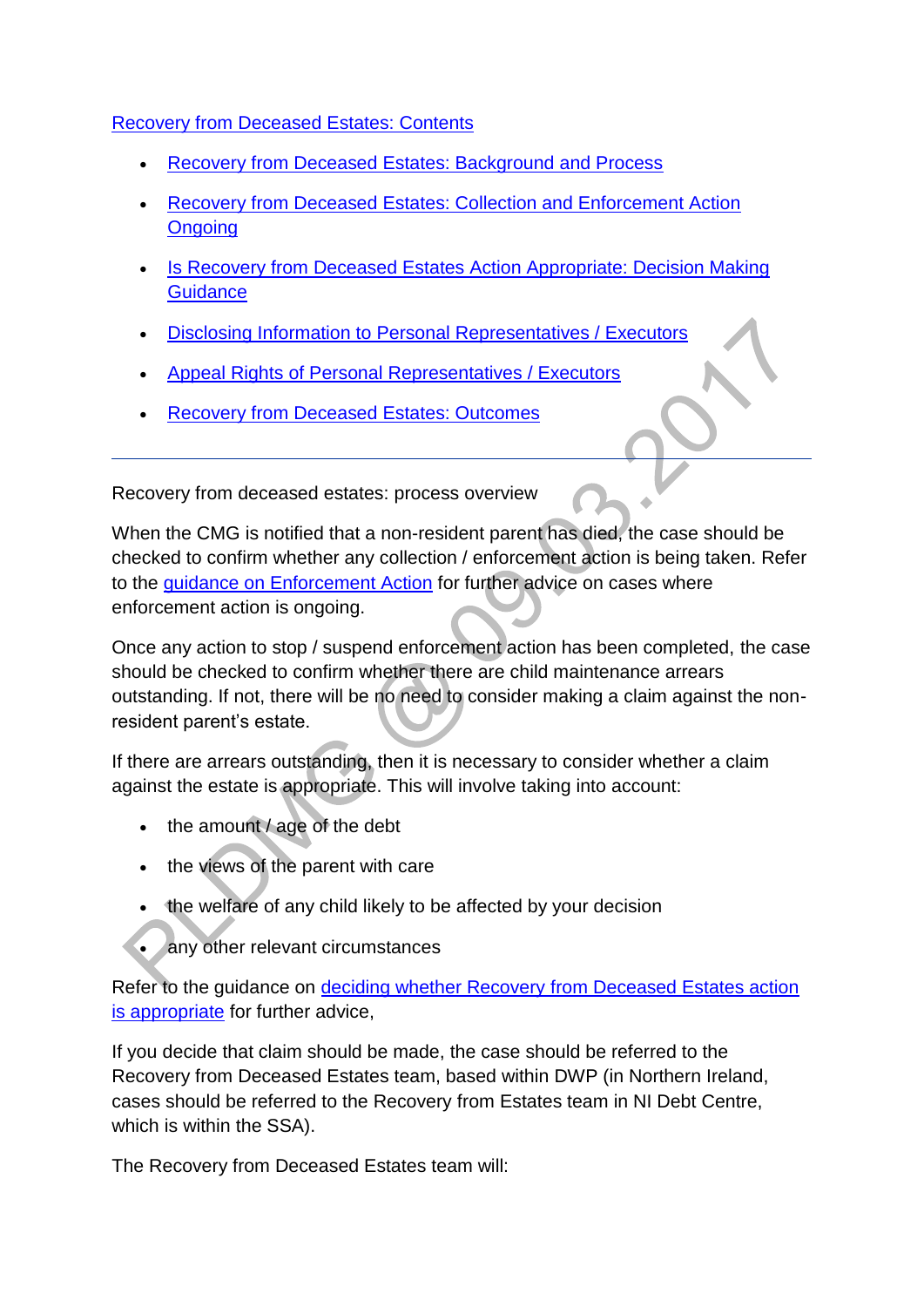- identify who is the non-resident parent's executor / personal representative
- notify them that the CMG (the Department in Northern Ireland) has a claim against the non-resident parent's estate
- manage the case until an outcome has been reached

The CMG will then notify the parent with care of the outcome and make any payment due to them.

What can be included in a claim against the estate?

If you decide it is appropriate to make a claim against the non-resident parent's estate, any of the following can be included:

- arrears owed to the Secretary of State (the Department in Northern Ireland) or the parent with care. NOTE: the six year rule that applies to enforcement action does not apply to recovery from deceased estates legislation
- court costs and / or interest awarded as part of a court decision

The following cannot be included:

- Agency fees / interest
- DNA testing fees

Arrears based on an Interim Maintenance Assessment or Default Maintenance Decision can be included. But if there is information / evidence available that would allow the decision to be replaced / converted, then this action must be completed.

#### **Deferred debt**

If the parent with care was paid arrears out of Treasury funds because of deferred debt, then this amount cannot be included in a claim against the non-resident parent's estate. This is because the non-resident parent is no longer liable to pay arrears for the Interim Payment Period.

However, if you are considering making a claim against the non-resident parent's estate, you can consider reinstating previously deferred debt if:

- you have identified that the deferred debt criteria were not met, or
- it is clear that the non-resident parent had failed to comply with the regular payment agreement

#### [Return to Contents](http://np-cmg-sharepoint.link2.gpn.gov.uk/sites/policy-law-and-decision-making-guidance/Pages/Arrears%20MOC/Recovery-from-Deceased-Estate-DMG.aspx#Contents)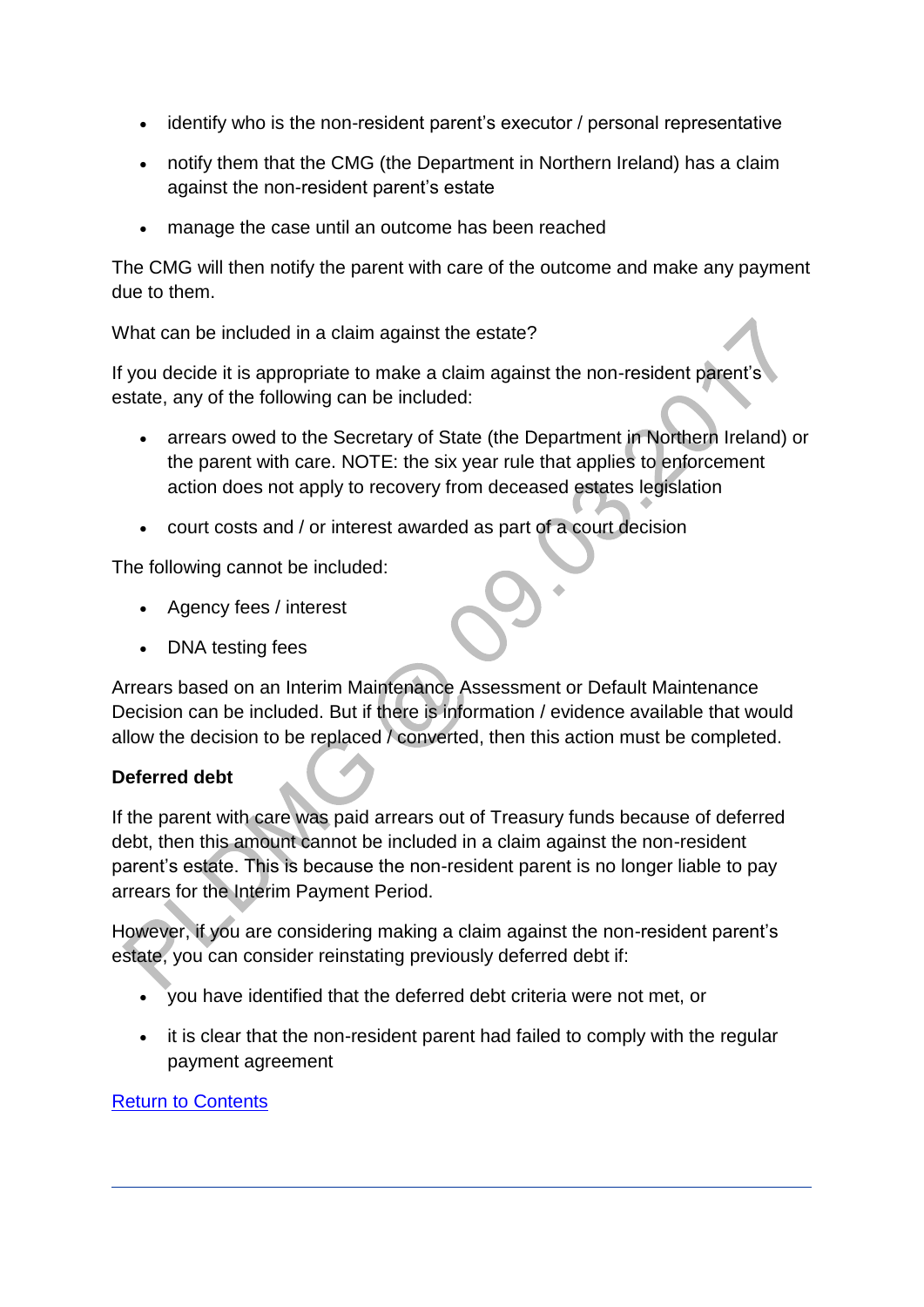# [Recovery from Deceased Estates: Collection / Enforcement Action](http://np-cmg-sharepoint.link2.gpn.gov.uk/sites/policy-law-and-decision-making-guidance/Pages/Arrears%20MOC/Recovery-from-Deceased-Estate-DMG.aspx)

The following section provides advice on what action to take if there is enforcement or other collection activity ongoing when a non-resident parent dies.

# **Deduction from earnings order**

If ongoing maintenance and / or arrears are being collected by a deduction from earnings order, this must be stopped if it is confirmed that the non-resident parent has died. Refer to the guidance on **Deduction from Earnings Orders for further** advice.

# **Deduction orders**

Any lump sum or regular deduction order that is in place must be discharged immediately if the non-resident parent's death is confirmed.

# **Bailiff referrals**

Any bailiff action must be stopped as a matter of urgency, to ensure a bailiff does not visit the non-resident parent's home.

# **Third party debt orders**

A third party debt order is applied against the third party. If third party debt order action is incomplete when you are notified that a non-resident parent has died, you should not continue. However, if the third party debt order is already in place, then it is still valid and the third party deposit taker will still be required to comply with it.

You should complete the third party debt order action and collect the funds due before considering making a claim against the non-resident parent's estate, to ensure the final debt balance is accurate.

NOTE: If the third party is also the non-resident parent's executor they must release funds under the third party debt order before administering the estate.

# **Liability orders**

If a non-resident parent dies before liability order action has been completed, you should not continue with this action. A liability order is not necessary for a claim to be made against the non-resident parent's estate.

If a liability order has been obtained, this may be useful in helping confirm the debt to the non-resident parent's personal representative or executor.

If a liability order has been obtained in Scotland, but a charge for payment has not yet been obtained, this action should not be pursued following the non-resident parent's death.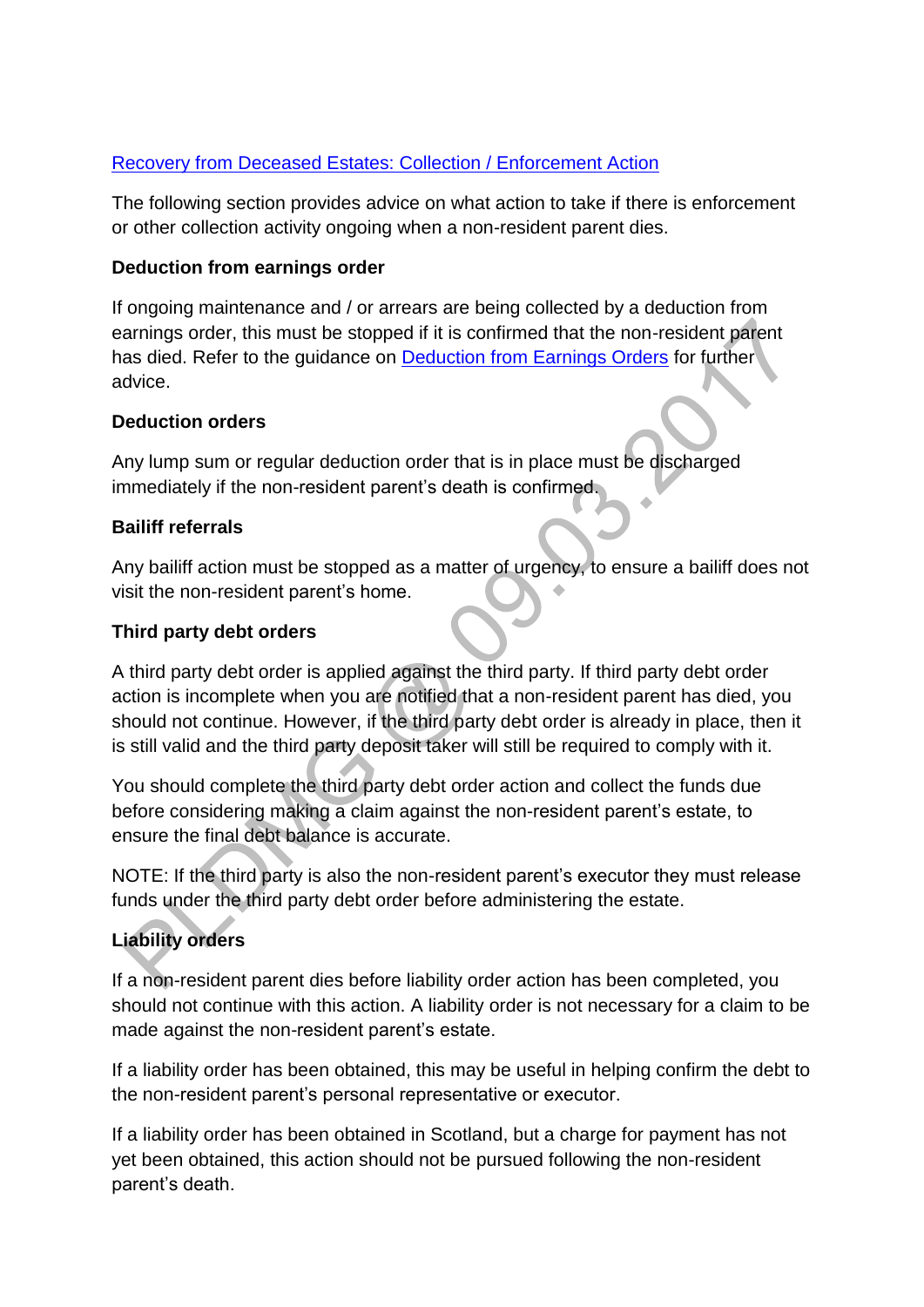# **Inhibition orders (Scotland)**

A Bill of Inhibition is attached to the individual it is made against. If the individual dies, the Bill of Inhibition will cease to have effect.

#### **Interim charging orders**

Any action to apply for / obtain an interim charging order should be stopped immediately if the non-resident parent dies.

If the interim charging order has already been obtained, it may be worth obtaining a final charging order to secure the debt. In these circumstances, advice should be sought from Policy colleagues.

#### **Charging orders / order for sale**

If a final charging order has been obtained, the Child Support debt is secured. This means it will be a priority debt when the estate is distributed.

If a non-resident parent dies after a final charging order has been obtained but before order for sale action has been completed, order for sale action should be withdrawn.

If a non-resident parent dies after an order for sale has been obtained no further action should be taken initially in respect of the order. The executor will have a number of options on how to settle the claim and DWP's Recovery from Estates team will negotiate with them. These options include:

- selling the property to clear the Child Support debt
- passing the property with the order for sale attached to the non-resident parent's beneficiaries, who then take on responsibility for clearing the debt by selling the property or using other funds (if they fail to do so the CMG can enforce the order for sale)
- clearing the debt from other estate funds without selling the property

If DWP do not think the estate is being properly administered they will inform the CMG. In this situation Policy colleagues should be consulted to decide whether to proceed with the order for sale.

#### **Northern Ireland cases**

Advice should be requested from the Crown Solicitors Office if a liability order, an order charging land or an order for sale has been applied for or obtained.

The Enforcement of Judgments Office must be informed about the non-resident parent's death immediately and asked to suspend their action. You should advise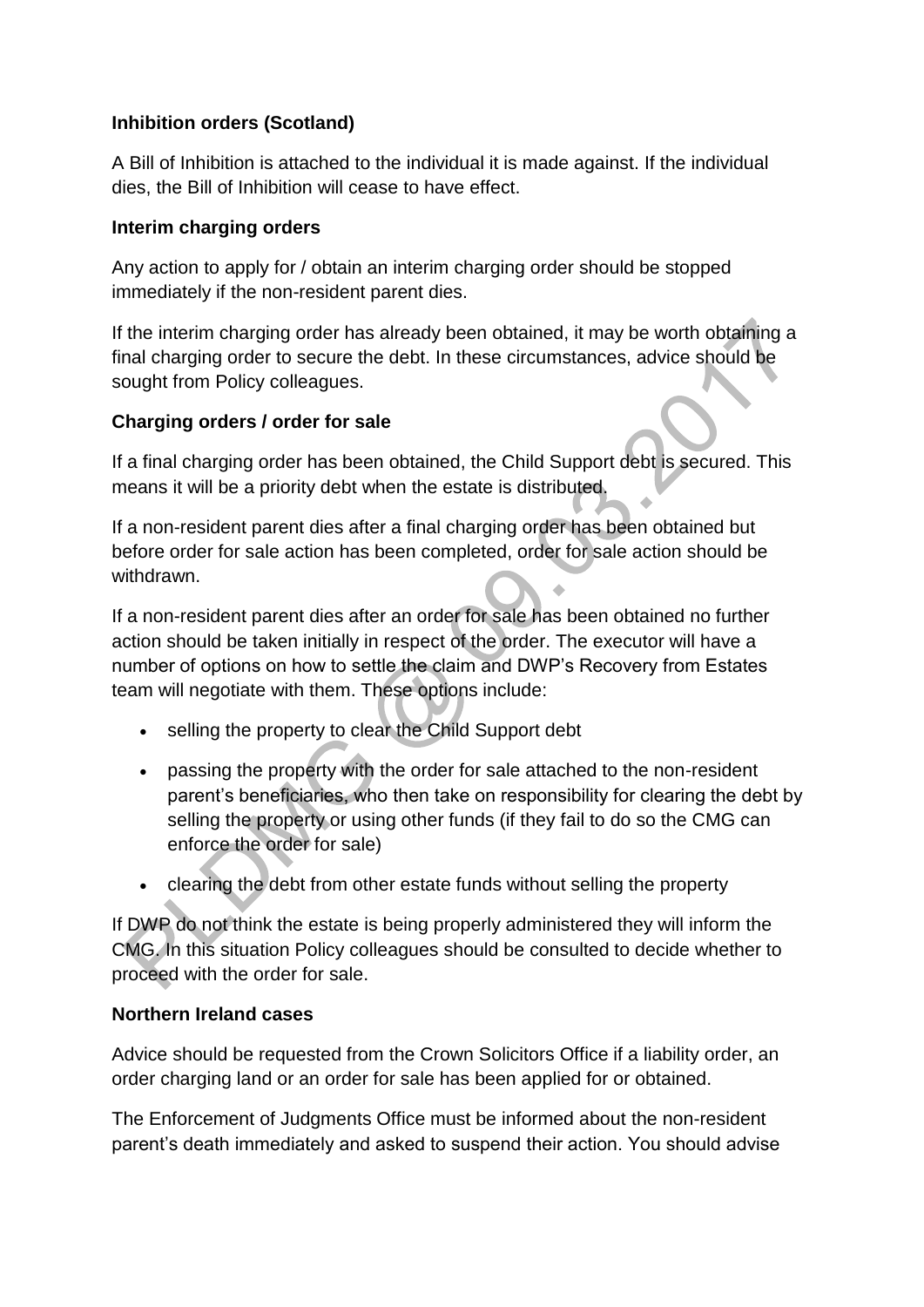that further information will be provided when you have obtained advice from the Crown Solicitors Office.

[Return to Contents](http://np-cmg-sharepoint.link2.gpn.gov.uk/sites/policy-law-and-decision-making-guidance/Pages/Arrears%20MOC/Recovery-from-Deceased-Estate-DMG.aspx#Contents)

# [Is Recovery from Deceased Estates action appropriate?](http://np-cmg-sharepoint.link2.gpn.gov.uk/sites/policy-law-and-decision-making-guidance/Pages/Arrears%20MOC/Recovery-from-Deceased-Estate-DMG.aspx)

When you are deciding whether Recovery from Deceased Estates action is appropriate, the first point to consider is whether the total arrears owed exceed £65. Making a claim for amounts below this threshold is not considered cost effective and it will therefore only be appropriate to consider making a claim in these circumstances if:

- some / all of the arrears are owed to the parent with care; and
- they contact the CMG to specifically ask for this action to be taken.

If the arrears owed exceed £65, you must contact the parent with care so that their views can be taken into account when you are deciding whether it is appropriate to make a claim against the estate.

# **Contacting the parent with care**

When you are contacting the parent with care you must:

- ensure at least seven days have elapsed since the non-resident parent's date of death
- remember that this will often be the CMG's first contact with the parent with care since the non-resident parent's death and that the conversation must be handled sensitively
- be aware that the parent with care may not yet know that the non-resident parent has died

When you contact the parent with care you must explain that if a claim is made, it may be necessary for information about them to be disclosed to the non-resident parent's Personal Representative / Executor if this is requested. You should make it clear that only information that the Personal Representative / Executor is legally entitled to receive will be provided and that this will never include their address or any information that could lead to their location being identified.

If the parent with care does not want ANY information about them or the qualifying child to be disclosed, you should ask them to provide reasons for this and take this into account.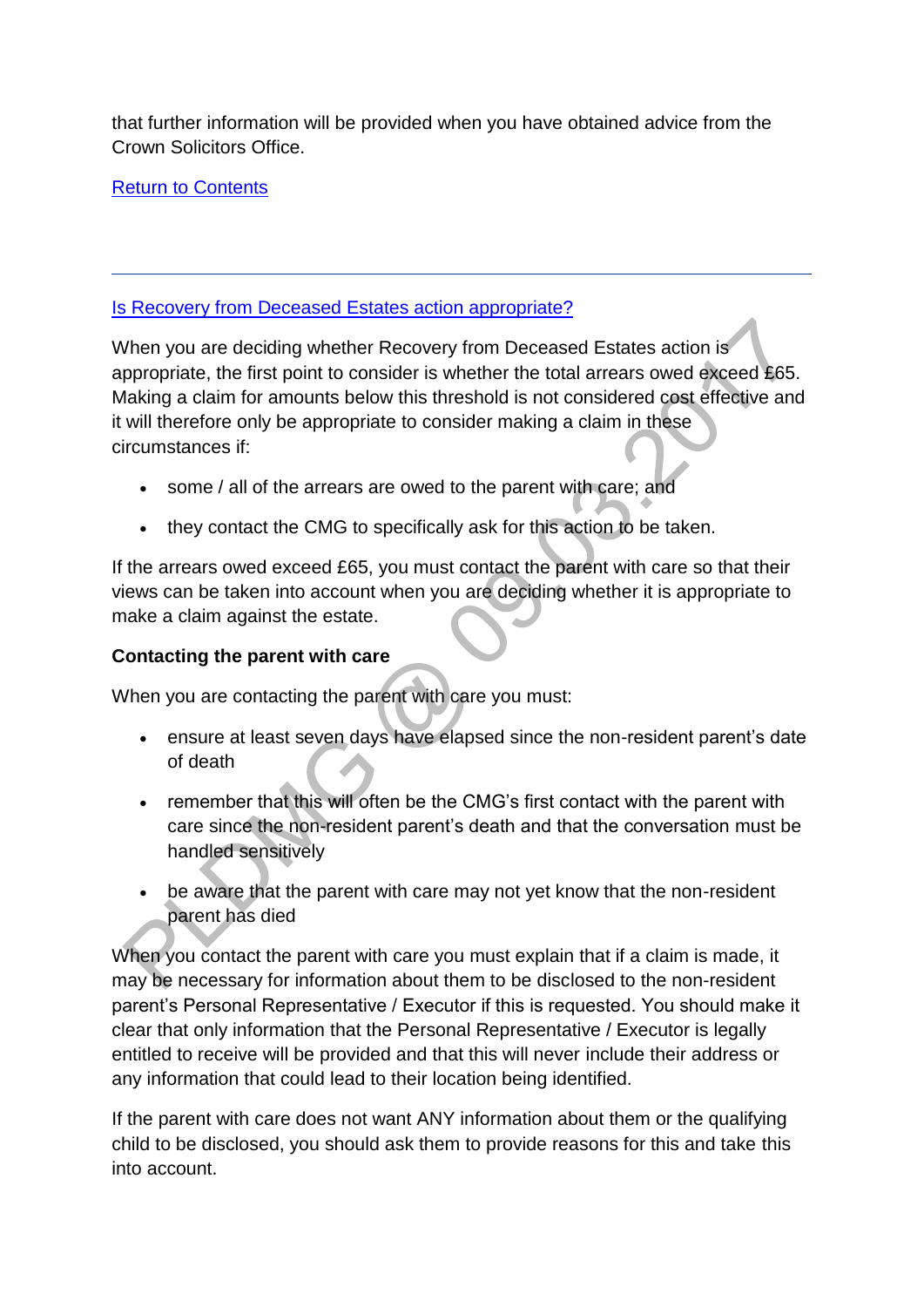### **Parent with care wants a claim to be made**

If the parent with care wants a claim to be made, you should take this into account when deciding whether to proceed.

NOTE: this does not necessarily mean that a claim will always be made. However, if you decide it is not appropriate to make a claim for arrears owed to the parent with care because of errors / maladministration by the CMG it may be necessary to consider whether the parent with care is entitled to financial redress. Refer to the guidance on [Special Payments](http://np-cmg-sharepoint.link2.gpn.gov.uk/sites/policy-law-and-decision-making-guidance/Pages/Managing%20Client%20Contact/Managing-Client-Contact.aspx#SpecialPayments) for further advice.

If a parent with care states they want a claim to be made but subsequently changes their mind the claim should be withdrawn if it relates to arrears owed to the parent with care.

# **Parent with care does not want a claim to be made**

If the parent with care does not want a claim to be made, your next action will depend on whether the arrears are owed to the parent with care or the CMG.

If the full arrears are owed to the parent with care, you should record their request that a claim is not made. No further action to make a claim against the estate should be taken. (NOTE: we are checking whether we will write off these types of arrears under new write off policy)

If some / all of the arrears are owed to the Secretary of State / Department, you should take the parent with care's views into account. However, this will not necessarily mean you decide that it is not appropriate for a claim to be made.

In these circumstances, you should ensure you obtain full details from the parent with care regarding why they do not want a claim to be made, so that all the relevant information is considered when you make your decision. It is particularly important that you record full details of any negative impact that the parent with care states making a claim might have on any child this action would be likely to affect.

# REMEMBER:

- if arrears are owed to both the Secretary of State / Department and the parent with care, and
- the parent with care does not want a claim to be made, but
- you decide this action is appropriate in order to collect public funds
- you should only make a claim in respect of the arrears owed to the Secretary of State

A claim should never be made for arrears owed to a parent with care if they have specifically stated that they do not want this action to be taken.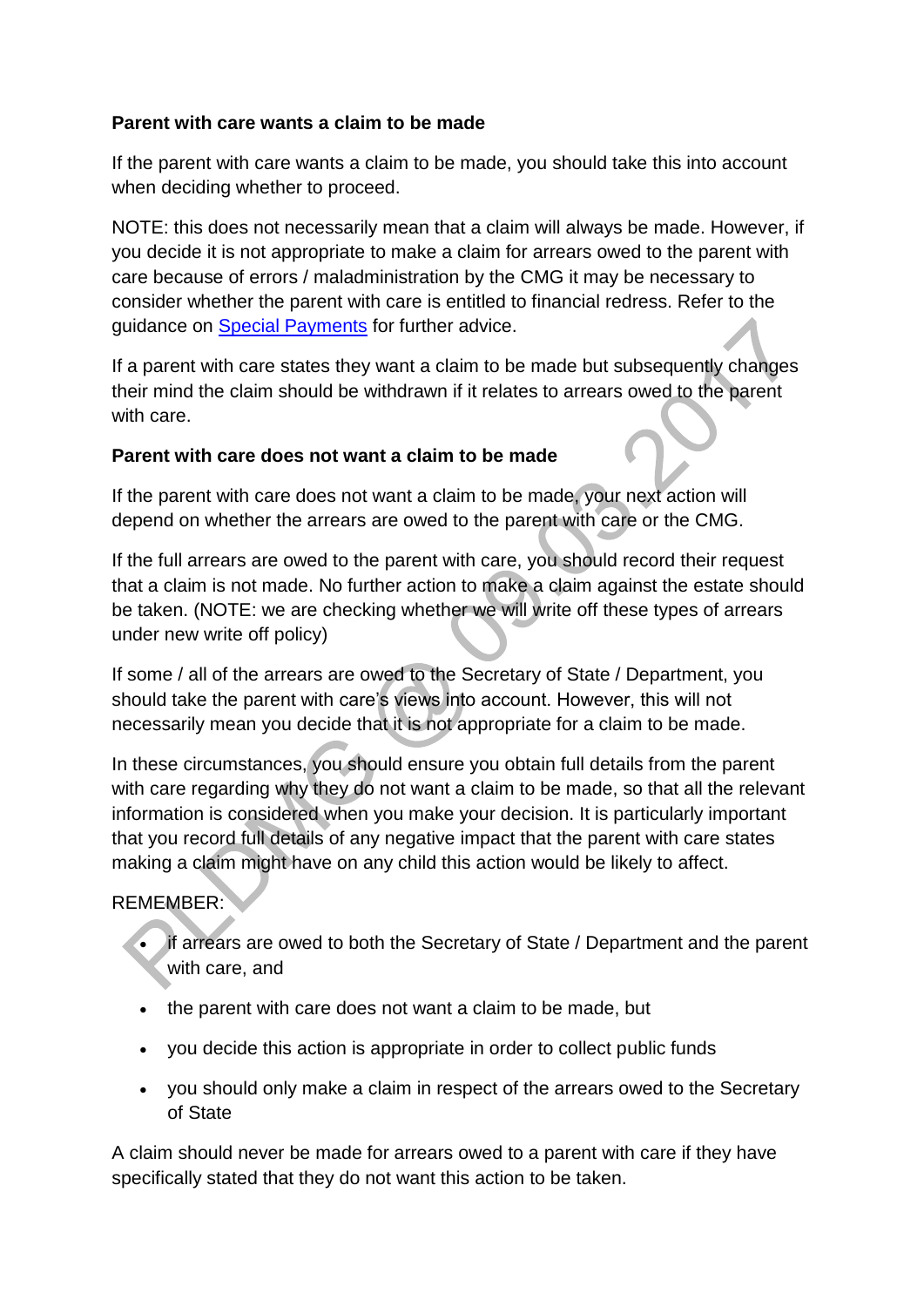# **Once you have contacted the parent with care, you should decide whether it is appropriate for a claim to be made.**

REMEMBER: this is a discretionary decision and it is essential you take all the circumstances of the case into account and fully record the reasons for your decision. It is particularly important that you consider the following:

- the age / amount of the arrears
- the welfare of any child/ren likely to be affected by your decision, remembering that welfare of child consideration does not apply solely to any qualifying child/ren
- any information / opinion provided by the parent with care, or any relevant third party, such as the non-resident parent's surviving spouse / partner

Refer to the guidance on [Discretionary Decision Making f](http://np-cmg-sharepoint.link2.gpn.gov.uk/sites/policy-law-and-decision-making-guidance/Pages/Evidence%20and%20decision%20making/Evidence-and-decision-making.aspx#DDMguidance)or further advice about making and recording discretionary decisions. Ä

NOTE: in some circumstances it may be necessary to take the circumstances of the non-resident parent's death into account. Particular care must be taken in cases where the non-resident parent has committed suicide, and it is alleged that the CMG was a contributory factor in the non-resident parent's suicide. Contact Policy colleagues for advice if you are dealing with a case where this applies.

[Return to Contents](http://np-cmg-sharepoint.link2.gpn.gov.uk/sites/policy-law-and-decision-making-guidance/Pages/Arrears%20MOC/Recovery-from-Deceased-Estate-DMG.aspx#Contents)

[Disclosing Information to Personal Representatives / Executors](http://np-cmg-sharepoint.link2.gpn.gov.uk/sites/policy-law-and-decision-making-guidance/Pages/Arrears%20MOC/Recovery-from-Deceased-Estate-DMG.aspx)

*[2009/3151 R](http://www.legislation.gov.uk/uksi/2009/3151/contents)egulation 13 of the Child Support (Management of Payment and Arrears) Regulations 2009*

When a claim is made against an estate the Personal Representative (rep) / Executor will always be told the amount of the debt and the fact it is due to the CMG.

If a Personal Representative / Executor requests any additional information, this can be provided if you are satisfied it is needed for them to properly administer the estate. For example:

- to prove that the claim for child maintenance arrears is valid, or
- to appeal the maintenance calculation or dispute parentage

If a Personal Representative / Executor wants any additional information it should be requested in writing including full reasons why the information is required. Refer to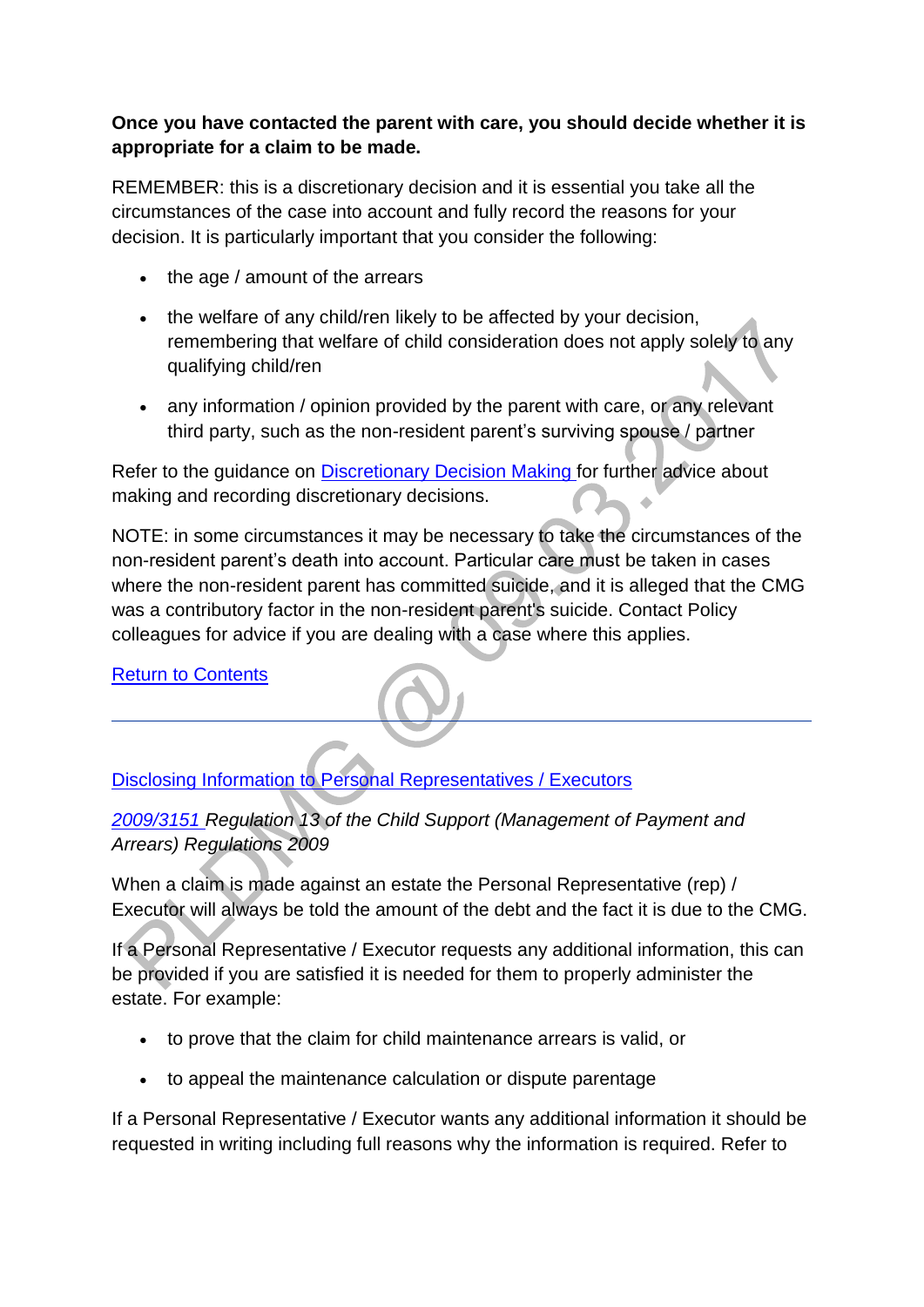the guidance on [Contacting a Parent With Care](http://np-cmg-sharepoint.link2.gpn.gov.uk/sites/policy-law-and-decision-making-guidance/Pages/Arrears%20MOC/Recovery-from-Deceased-Estate-DMG.aspx#RDEisRDEactionappropriate) for information about obtaining the parent with care's consent.

REMEMBER: You should never disclose:

- the address of the parent with care and / or any qualifying children, or
- any information which could be used to identify their location, or
- any other information which could be used to identify the location of any person who is not a party to the maintenance calculation

Unless you have written permission from the relevant party.

NOTE: Additional information should never be disclosed by telephone.

[Return to Contents](http://np-cmg-sharepoint.link2.gpn.gov.uk/sites/policy-law-and-decision-making-guidance/Pages/Arrears%20MOC/Recovery-from-Deceased-Estate-DMG.aspx#Contents)

[Appeal Rights of Personal Representatives / Executors](http://np-cmg-sharepoint.link2.gpn.gov.uk/sites/policy-law-and-decision-making-guidance/Pages/Arrears%20MOC/Recovery-from-Deceased-Estate-DMG.aspx)

When a claim is made against a non-resident parent's estate, their Personal Representative / Executor takes over any appeal rights the non-resident parent had before they died. This means they can:

- dispute parentage
- continue with or withdraw an appeal made by the non-resident parent
- make a new appeal against a maintenance calculation made before the nonresident parent died

Time Scales

The non-resident parent's Personal Representative / Executor has the remainder of any existing time limits to progress / withdraw any appeal that had been made by the non-resident parent.

[Return to Contents](http://np-cmg-sharepoint.link2.gpn.gov.uk/sites/policy-law-and-decision-making-guidance/Pages/Arrears%20MOC/Recovery-from-Deceased-Estate-DMG.aspx#Contents)

#### [Recovery from Deceased Estates: Outcomes](http://np-cmg-sharepoint.link2.gpn.gov.uk/sites/policy-law-and-decision-making-guidance/Pages/Arrears%20MOC/)

DWP will retain any cases referred to them until one of the following outcomes has been reached:

the arrears are paid in full or in part from the non-resident parent's estate, or